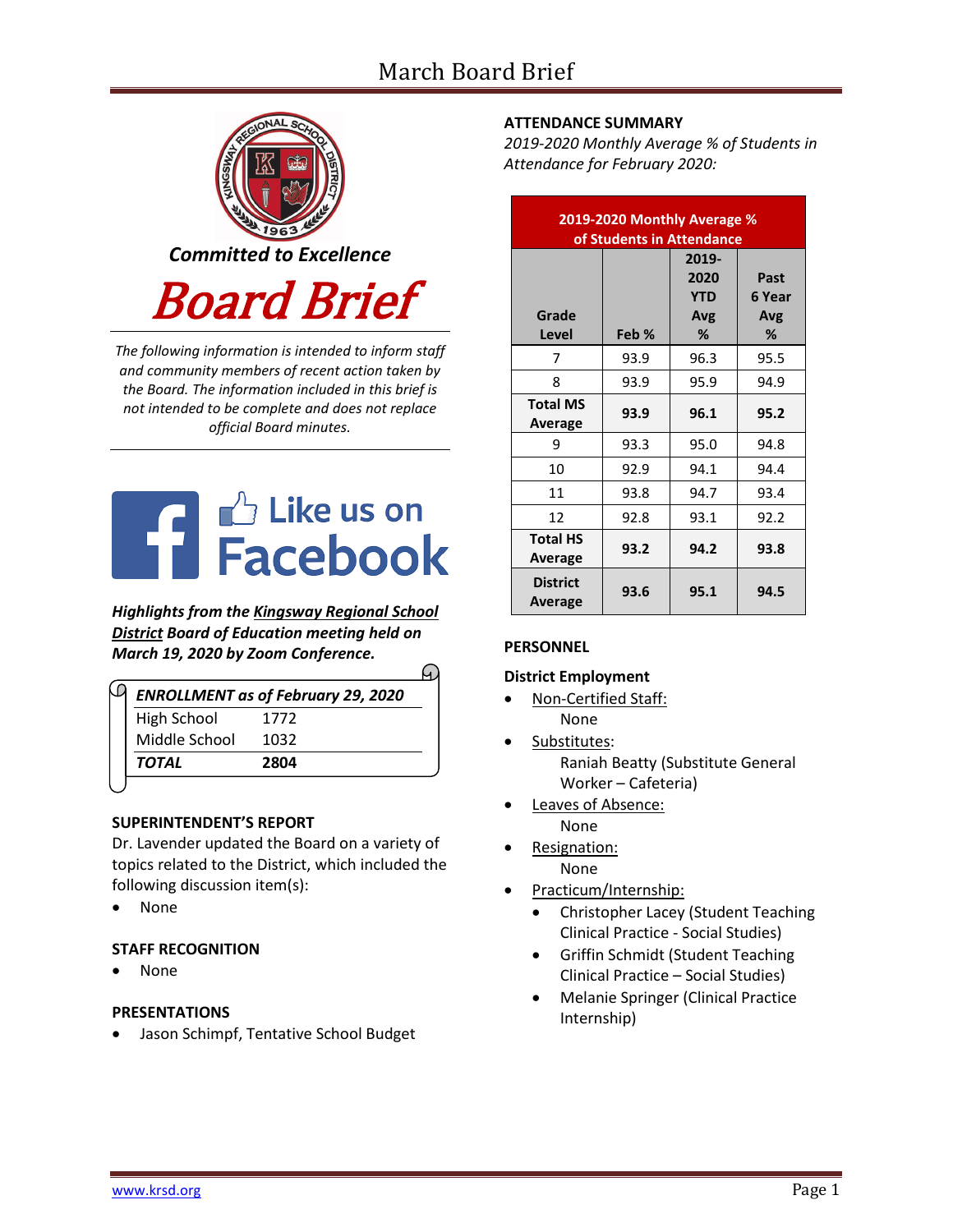# **High School Employment**

- Certified Staff:
	- Denise Terpolilli (LTS Teacher of Health & Physical Education)
	- Megan Balinge (LTS -Teacher of English)
	- Lisa Domeracki (Custodian)
- Leave of Absence:
	- Sara Bruce (Teacher of Health & Physical Education)
	- Melanie Jones (General Worker Cafeteria)
- **Resignation:** 
	- Anna Marie Bittmann (Cafeteria)
	- Retirement:
		- None
- Schedule "B": Various positions were approved

# **Middle School Employment**

- Certified Staff:
	- Derrick Brewer (LTS Teacher of Science-Biology)
- <u>Leaves of Absence:</u>
	- None
- Resignation:
	- None
- Retirement:
	- None
- Schedule "B":
	- Various positions were approved

**Job Description.** The Board approved the following job description:

• Social Emotional Counselor

# **FUNDRAISERS**

- **4/4/2020 –** The Kingsway Key Club will perform roadside cleanup for Woolwich Township to raise funds for membership dues
- **4/15/2020 –** The #1DragonFamily-Unity will have a basket raffle to donate proceeds to the Arthritis Foundation
- **3/28/2020 to 4/12/2020 –** The Baseball Team will be selling coupon cards to purchase alternate team jerseys and t-shirts
- **3/27/2020 to 4/10/2020** The Girls Lacrosse Team will be selling cookie dough to raise funds for senior gifts, team banquet and team dinners
- **6/12/2020** The Habitat for Humanity Club will host a Team Theme Volleyball Tournament to donate proceeds to the Gloucester County Habitat for Humanity

# **FIELD/ TRIPS/ASSEMBLIES**

• None

# **RESEARCH PROJECTS**

• None

# **[POLICY](http://www.straussesmay.com/seportal/Public/DistrictPolicyTOC.aspx?id=f0cc945ef3894b8d9ad5f87d948ca425&PolicyID=)**

The Board recommended the following for **FIRST** reading for revisions and/or adoption.

• None

The Board recommended the following for **SECOND** reading for revisions and/or adoption.

- Policy 2624 Grading System
- Regulation 2624 Grading System
- Policy 5410 Promotion and Retention (M)
- Regulation 5420 Reporting Pupil Progress
- Policy 5430 Grade Point Average (GPA) (f/k/a Class Rank)
- Policy 5440 Honoring Pupil Achievement
- Policy 5460 High School Graduation (M)

# **PROGRAMS**

The Board approved the following programs:

• None

# **AWARDS AND SCHOLARSHIPS**

The Board approved the following awards and scholarships:

• Michael E. Eggly Scholarship Fund

# **FOREIGN EXCHANGE STUDENTS**

• None

#### **OUT OF DISTRICT PLACEMENT**

• Various placements were approved